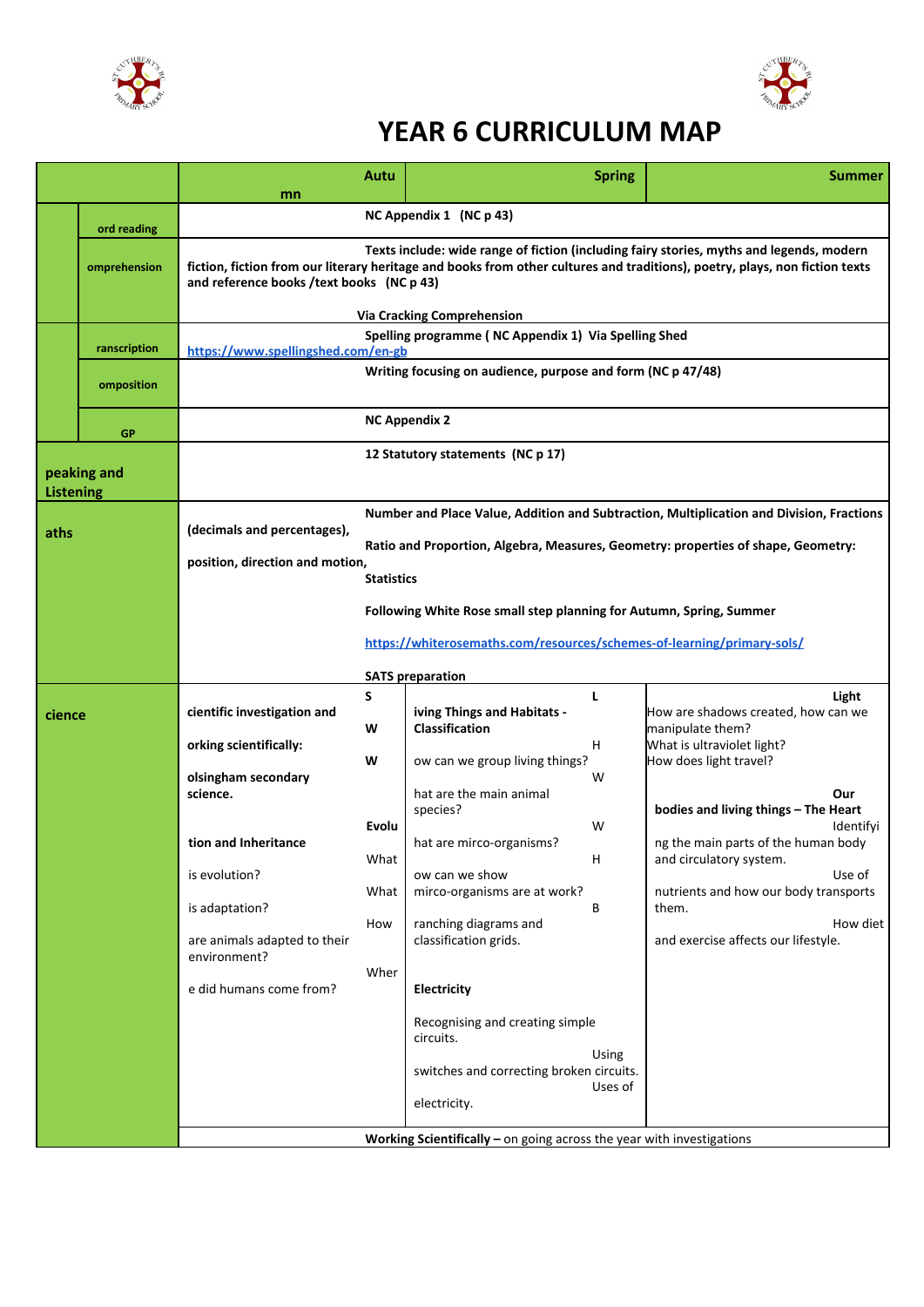



| ARY SO        |                                                                                                                                                                                                                                                                                                                                       |                                                                                                                                                                                                                                              | ARY SO                                                                                                                                                                                                                                                                                                                                                                                   |  |
|---------------|---------------------------------------------------------------------------------------------------------------------------------------------------------------------------------------------------------------------------------------------------------------------------------------------------------------------------------------|----------------------------------------------------------------------------------------------------------------------------------------------------------------------------------------------------------------------------------------------|------------------------------------------------------------------------------------------------------------------------------------------------------------------------------------------------------------------------------------------------------------------------------------------------------------------------------------------------------------------------------------------|--|
| omputing      | Comp<br>uter Science - solve problems by<br>decomposing them into smaller<br>parts; use logical reasoning to detect<br>and correct errors in algorithms<br>IT -<br>combine a variety of software to<br>accomplish given goals and select,<br>use, combine software. Digital<br>Literacy - appreciate how search<br>results are ranked | IT - use<br>and combine software on a<br>range of<br>digital devices<br>D<br>esign and create systems<br>Digital Literacy - be discerning<br>in evaluating digital content                                                                   | Comput<br>er Science - use selection in programs;<br>work with variables; use logical<br>reasoning to explain how some<br>s<br>imple algorithms work; IT -<br>analyse & evaluate data select,<br>use and combine software<br><b>Understand the opportunities</b><br>computer networks offer for<br>collaboration<br>Digital<br>Literacy - be discerning in evaluating<br>digital content |  |
| istory        | What is in a name?<br>WW1<br>Study of local family.<br>The<br><b>Fighting Bradfords - Bishop Aukland</b>                                                                                                                                                                                                                              | Aspect<br>or theme in British History post 1066 -<br>World War II<br>How has<br><b>Crime and Punishment changed</b><br>throughout British history?<br>Anglo-Sa<br>xon, Norman, Tudor, Georgian, Victorian<br>and comparison with modern day. | Aspect or<br>heme in British History post 1066 -<br><b>Norld War II</b><br>Has life<br>totten better for children in Britain?                                                                                                                                                                                                                                                            |  |
| eography      | <b>Fantastic forests - Why are</b><br>rainforests important?                                                                                                                                                                                                                                                                          | Location<br>al and place knowledge<br>investig<br>ating South America and comparing to<br>UK.                                                                                                                                                | Local<br>area study - Crook and Durham                                                                                                                                                                                                                                                                                                                                                   |  |
|               |                                                                                                                                                                                                                                                                                                                                       | Geographical skills and fieldwork $-$ on going across the year                                                                                                                                                                               |                                                                                                                                                                                                                                                                                                                                                                                          |  |
| л.            | Worki<br>ng with Mod roc - Masquerade<br>masks linked to Shakespeare study.                                                                                                                                                                                                                                                           | <b>Textiles</b><br>-Clothing linked to geography<br>Cooking<br>and nutrition<br>Making                                                                                                                                                       | <b>Structur</b><br>$e$ /mechanisms – Building a<br>catapult<br>(mini project)                                                                                                                                                                                                                                                                                                            |  |
|               |                                                                                                                                                                                                                                                                                                                                       | bread - linked to various cultures.                                                                                                                                                                                                          |                                                                                                                                                                                                                                                                                                                                                                                          |  |
| rt and Design | Rainforest Art - Henri Rousseau                                                                                                                                                                                                                                                                                                       | <b>Drawin</b><br>$g$ - Landscapes<br>Use of<br>colour, contrasting and complementary                                                                                                                                                         | Lino<br>Printing<br>Correct<br>and safe use of cutting tools.                                                                                                                                                                                                                                                                                                                            |  |
|               |                                                                                                                                                                                                                                                                                                                                       | Artists:<br>David Hockney                                                                                                                                                                                                                    | Design<br>and use of space when creating their<br>lino cut.                                                                                                                                                                                                                                                                                                                              |  |
|               |                                                                                                                                                                                                                                                                                                                                       |                                                                                                                                                                                                                                              | Manipu<br>lation of ink.                                                                                                                                                                                                                                                                                                                                                                 |  |
|               |                                                                                                                                                                                                                                                                                                                                       | Create sketchbooks to record observations                                                                                                                                                                                                    |                                                                                                                                                                                                                                                                                                                                                                                          |  |
| usic          | Cyclic patterns - rhythmic patterns                                                                                                                                                                                                                                                                                                   | Journey into space - sound vocabulary                                                                                                                                                                                                        | Stars, hide your fires - performing<br>together                                                                                                                                                                                                                                                                                                                                          |  |
|               | Roundabout - sing and play music                                                                                                                                                                                                                                                                                                      | Songwriter - composing a song                                                                                                                                                                                                                | Who knows? - consolidating learning<br>across UKS2                                                                                                                                                                                                                                                                                                                                       |  |
| FL.           | Conver<br>sations                                                                                                                                                                                                                                                                                                                     | Singular<br>and plurals                                                                                                                                                                                                                      | Weather<br>Male and                                                                                                                                                                                                                                                                                                                                                                      |  |
|               | Classro<br>om instructions                                                                                                                                                                                                                                                                                                            | Time and<br>Travel                                                                                                                                                                                                                           | female words and the differences<br>between them.                                                                                                                                                                                                                                                                                                                                        |  |
|               | Days,<br>months, calendar                                                                                                                                                                                                                                                                                                             | School<br>day                                                                                                                                                                                                                                |                                                                                                                                                                                                                                                                                                                                                                                          |  |
|               |                                                                                                                                                                                                                                                                                                                                       |                                                                                                                                                                                                                                              |                                                                                                                                                                                                                                                                                                                                                                                          |  |